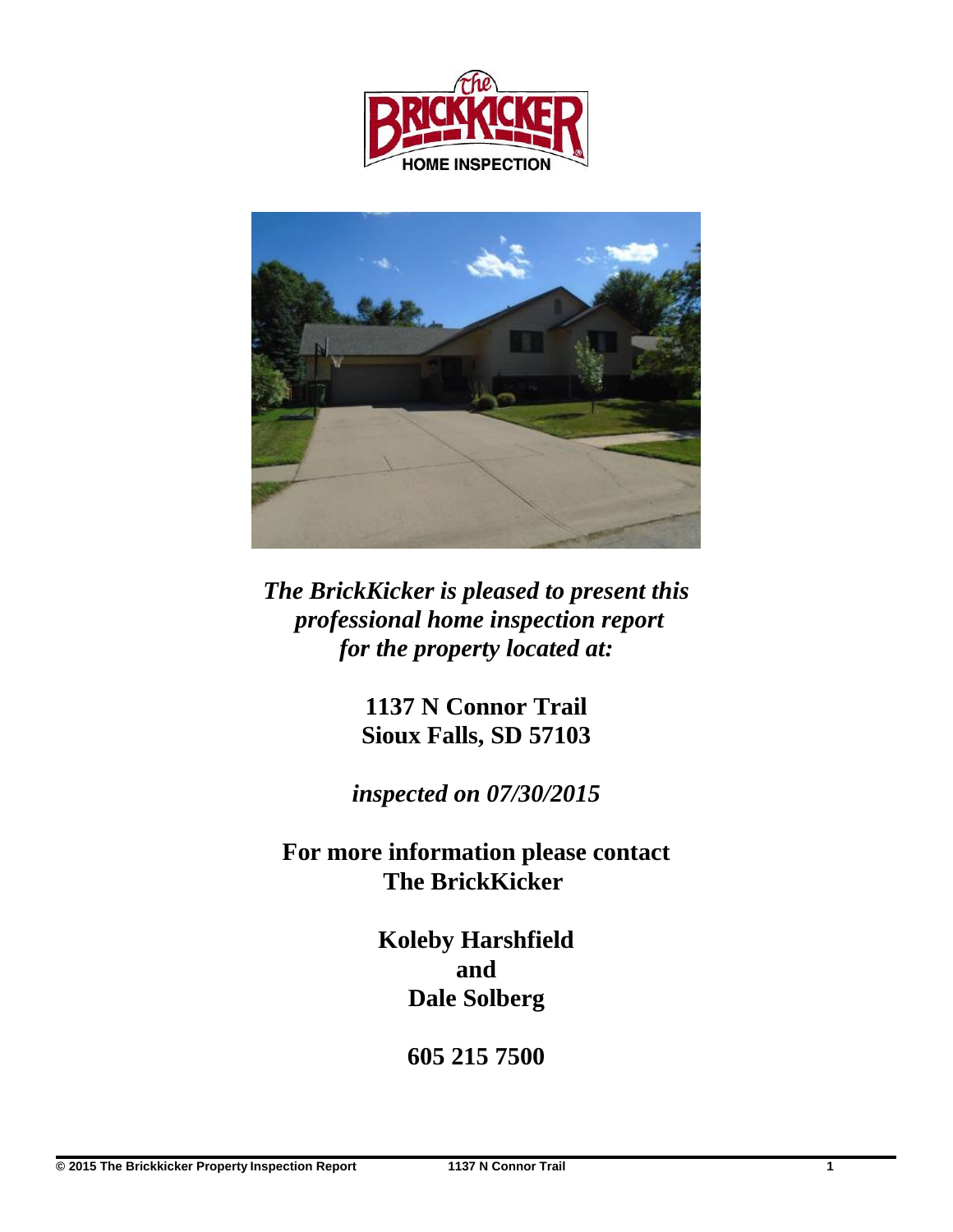

## Property Inspection Report

| Property Address 1137 N Connor Trail                                             |                                                                                                                                                                                                                                                                                                                                                                                                                                                                                                                                                                     | City/State Sioux Falls, SD 57103 |                                                                                                                                                                                                                      |  |
|----------------------------------------------------------------------------------|---------------------------------------------------------------------------------------------------------------------------------------------------------------------------------------------------------------------------------------------------------------------------------------------------------------------------------------------------------------------------------------------------------------------------------------------------------------------------------------------------------------------------------------------------------------------|----------------------------------|----------------------------------------------------------------------------------------------------------------------------------------------------------------------------------------------------------------------|--|
| Style of Building<br>Split Level                                                 |                                                                                                                                                                                                                                                                                                                                                                                                                                                                                                                                                                     | Estimated Age Years              |                                                                                                                                                                                                                      |  |
| Client(s) Ryan Gorski.                                                           |                                                                                                                                                                                                                                                                                                                                                                                                                                                                                                                                                                     | Present? YES                     | Owner Present?                                                                                                                                                                                                       |  |
| Others Present Not Applicable                                                    |                                                                                                                                                                                                                                                                                                                                                                                                                                                                                                                                                                     |                                  |                                                                                                                                                                                                                      |  |
| Agent/Company                                                                    |                                                                                                                                                                                                                                                                                                                                                                                                                                                                                                                                                                     |                                  |                                                                                                                                                                                                                      |  |
| Agent/Company                                                                    |                                                                                                                                                                                                                                                                                                                                                                                                                                                                                                                                                                     |                                  |                                                                                                                                                                                                                      |  |
| Job# 1137 N Connor Trail                                                         | Date Inspected 07/30/2015 Time 5:00 PM                                                                                                                                                                                                                                                                                                                                                                                                                                                                                                                              |                                  | <b>Status</b>                                                                                                                                                                                                        |  |
| Inspector: Koleby Harshfield                                                     |                                                                                                                                                                                                                                                                                                                                                                                                                                                                                                                                                                     | (as Agent of<br>The BrickKicker) | For Office Use Only                                                                                                                                                                                                  |  |
| Inspector: Dale Solberg                                                          |                                                                                                                                                                                                                                                                                                                                                                                                                                                                                                                                                                     | (as Agent of Company)            | Ins. Fee                                                                                                                                                                                                             |  |
| Signed                                                                           | Koleby Harshfield                                                                                                                                                                                                                                                                                                                                                                                                                                                                                                                                                   |                                  | $Code_$<br>Env.                                                                                                                                                                                                      |  |
| <b>WEATHER CONDITIONS</b>                                                        | Temperature was 90 and Sunny/Hot                                                                                                                                                                                                                                                                                                                                                                                                                                                                                                                                    |                                  |                                                                                                                                                                                                                      |  |
| <b>GROUND CONDITIONS</b><br>Dry                                                  |                                                                                                                                                                                                                                                                                                                                                                                                                                                                                                                                                                     |                                  |                                                                                                                                                                                                                      |  |
| <b>REPORT EXPLANATIONS</b><br><b>REVIEWED:</b><br>$N/A$ :<br><b>COMMENTS(S):</b> | All component(s) in this category appeared to be functioning normally at<br>the time of the inspection. The component(s) may show typical wear and<br>tear.<br>Listed component(s) in this category were not applicable to, and therefore<br>not included in, this inspection.<br>Component(s) in this category were subject to one or more comments as<br>printed on each page below. Monitoring, minor maintenance, or further<br>attention may be suggested, as indicated in the comment(s). Further<br>evaluation by a QUALIFIED CONTRACTOR may be recommended. |                                  | Comments provided may<br>apply only to a portion of<br>an item or only to certain<br>items within the category.<br>The inspector will usually<br>provide an explanation of<br>this within the written<br>commentary. |  |
|                                                                                  | CONTENTS                                                                                                                                                                                                                                                                                                                                                                                                                                                                                                                                                            |                                  |                                                                                                                                                                                                                      |  |
| <b>CONTRACT PROVISIONS</b>                                                       |                                                                                                                                                                                                                                                                                                                                                                                                                                                                                                                                                                     |                                  | 1a                                                                                                                                                                                                                   |  |
| <b>INSPECTION CONTRACT CONDITIONS</b>                                            |                                                                                                                                                                                                                                                                                                                                                                                                                                                                                                                                                                     |                                  | 1 <sub>b</sub>                                                                                                                                                                                                       |  |
|                                                                                  | BUILDING EXTERIOR, INTERIOR, MECHANICAL SYSTEMS, STRUCTURAL ELEMENTS                                                                                                                                                                                                                                                                                                                                                                                                                                                                                                |                                  | 3                                                                                                                                                                                                                    |  |
| <b>BUILDING PROPER</b>                                                           |                                                                                                                                                                                                                                                                                                                                                                                                                                                                                                                                                                     |                                  | 3                                                                                                                                                                                                                    |  |
| <b>ROOF</b>                                                                      |                                                                                                                                                                                                                                                                                                                                                                                                                                                                                                                                                                     |                                  | 5                                                                                                                                                                                                                    |  |
| <b>GARAGE</b>                                                                    |                                                                                                                                                                                                                                                                                                                                                                                                                                                                                                                                                                     |                                  | 6                                                                                                                                                                                                                    |  |
| <b>ROOMS</b>                                                                     |                                                                                                                                                                                                                                                                                                                                                                                                                                                                                                                                                                     |                                  | 7                                                                                                                                                                                                                    |  |
| <b>BATHROOMS</b>                                                                 |                                                                                                                                                                                                                                                                                                                                                                                                                                                                                                                                                                     |                                  | 8                                                                                                                                                                                                                    |  |
| <b>BATHROOMS#2</b>                                                               |                                                                                                                                                                                                                                                                                                                                                                                                                                                                                                                                                                     |                                  | 9                                                                                                                                                                                                                    |  |
| <b>BATHROOMS#3</b>                                                               |                                                                                                                                                                                                                                                                                                                                                                                                                                                                                                                                                                     |                                  | 10 <sup>1</sup>                                                                                                                                                                                                      |  |
| <b>KITCHEN</b>                                                                   |                                                                                                                                                                                                                                                                                                                                                                                                                                                                                                                                                                     |                                  | 11                                                                                                                                                                                                                   |  |
| <b>PLUMBING</b>                                                                  |                                                                                                                                                                                                                                                                                                                                                                                                                                                                                                                                                                     |                                  | 12                                                                                                                                                                                                                   |  |
| <b>ELECTRICAL</b>                                                                |                                                                                                                                                                                                                                                                                                                                                                                                                                                                                                                                                                     |                                  | 13                                                                                                                                                                                                                   |  |
| <b>HVAC</b>                                                                      |                                                                                                                                                                                                                                                                                                                                                                                                                                                                                                                                                                     |                                  | 14                                                                                                                                                                                                                   |  |

FOUNDATION 15 ATTIC 16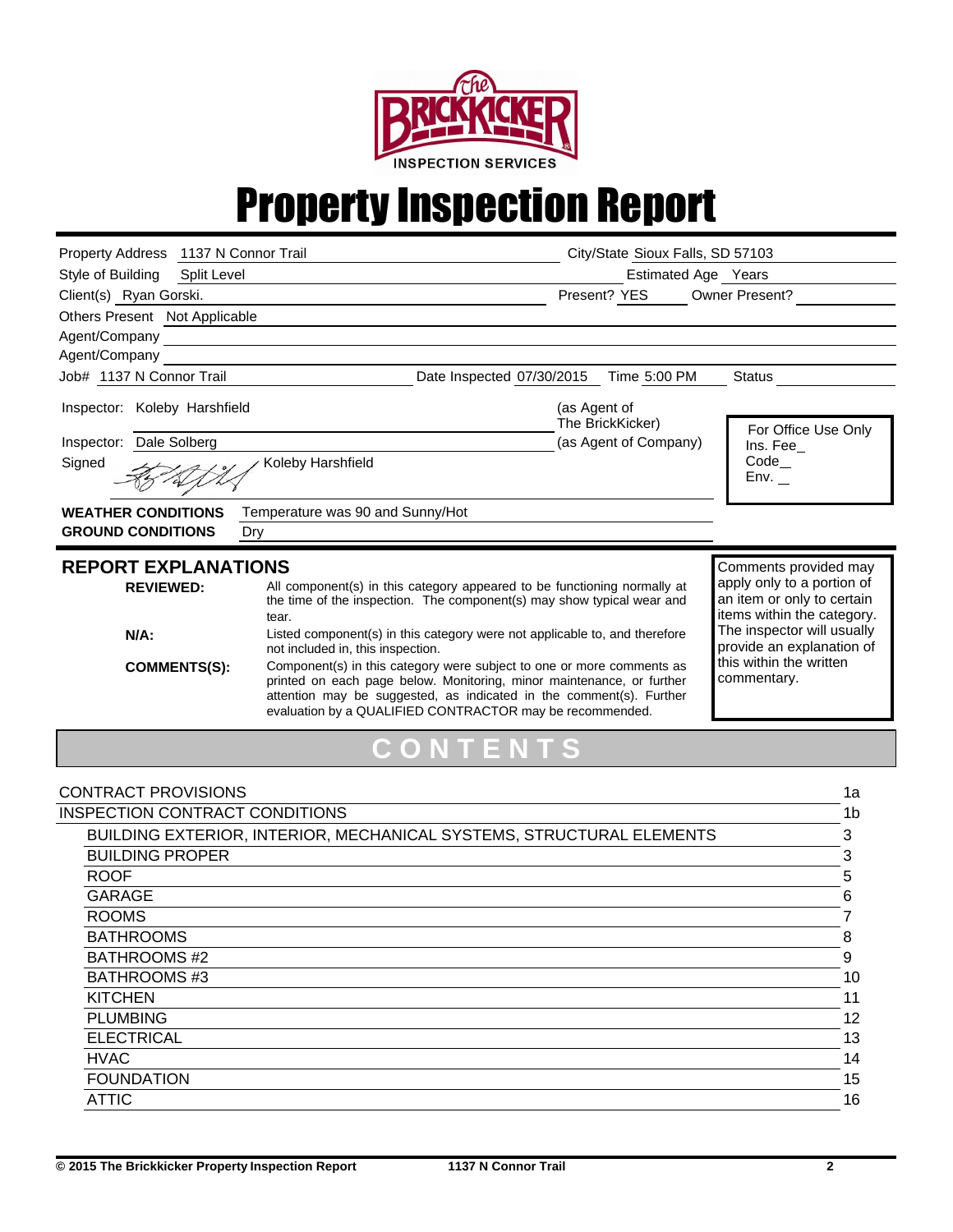# Building Exterior | I BUILDING PROPER

Vegetation, grading, surface drainage, and retaining walls are reviewed when any of these items may potentially adversely affect the building. Siding and/or structural defects may be hidden behind dense foliage, vines, snow, stored items, debris or finishes and can not be included with this inspection. Areas that visually appear to be deteriorated may be probed, if accessible. Additional defects may be found when repairs are made to items listed in this report or when remodeling is done on the exterior. We cannot be held responsible for any hidden defects found after the inspection.

|                                                                |                                        | Reviewed             | N/A | *Comments |
|----------------------------------------------------------------|----------------------------------------|----------------------|-----|-----------|
| A. Exterior Walls: Siding Type(s):                             | Wood Composite (fiberboard) and Brick. | ⊻                    |     |           |
| <b>B.</b> Exterior Trim                                        |                                        | $\blacktriangledown$ |     |           |
| C. Eaves, Soffits & Fascia                                     |                                        | ⊻                    |     |           |
| D. Patio(s) & Walkway(s)                                       |                                        | ☑                    |     |           |
| E. Deck(s), Porch(s), Balcony(s) & Railing(s)                  |                                        | ⊻                    |     |           |
| F. Stoop(s), Stairs, Step(s) & Railing(s)                      |                                        | $\blacktriangledown$ |     |           |
| G. Driveways                                                   |                                        | ☑                    |     |           |
| <b>Exterior Doors</b><br>Н.                                    |                                        | $\blacktriangledown$ |     |           |
| I. Grading and Drainage                                        |                                        | $\blacktriangledown$ |     |           |
| J. Vegetation (Trees, shrubs, vines affecting<br>the building) |                                        | ⊻                    |     |           |

#### **Comments \*Items marked 'Comments' usually require attention - See Report Explanations**

#### **A. Exterior Walls:**

Wood Siding: Brick: Wood Composite Siding: Hard Board siding, also known as Composition Board siding, is installed as an exterior cladding. This siding material is man-made and can be vulnerable to disfigurement due to moisture absorption at bottom edges and at butt joints. Wavy bulges are also common. Periodic maintenance is needed at all joints and edges to prevent moisture absorption. (Note: Certain older brands of this material have been involved in class action suits due to evidence of product failure. I am unable to determine specific manufacturer brands during a visual inspection.) Perform periodic siding inspections. Follow a good finish paint or stain maintenance schedule to prevent moisture from reaching the edges and ends of the siding.

### **D. Patio(s) & Walkway(s)**

Paver (Brick) Patio(s):

Maintenance Recommendations:

- Maintain the pavers installed at the building in order to direct water runoff away from the foundation
- Periodically wash surfaces to remove stains.
- Replace any damaged or loose pieces.
- Treat the joints between pavers to prevent plant growth.

#### Concrete Walkway(s):

The building's walk(s) have some uneven sections with trip ledges which would benefit with feathering and/or additional types of repair or replacement for pedestrian safety.

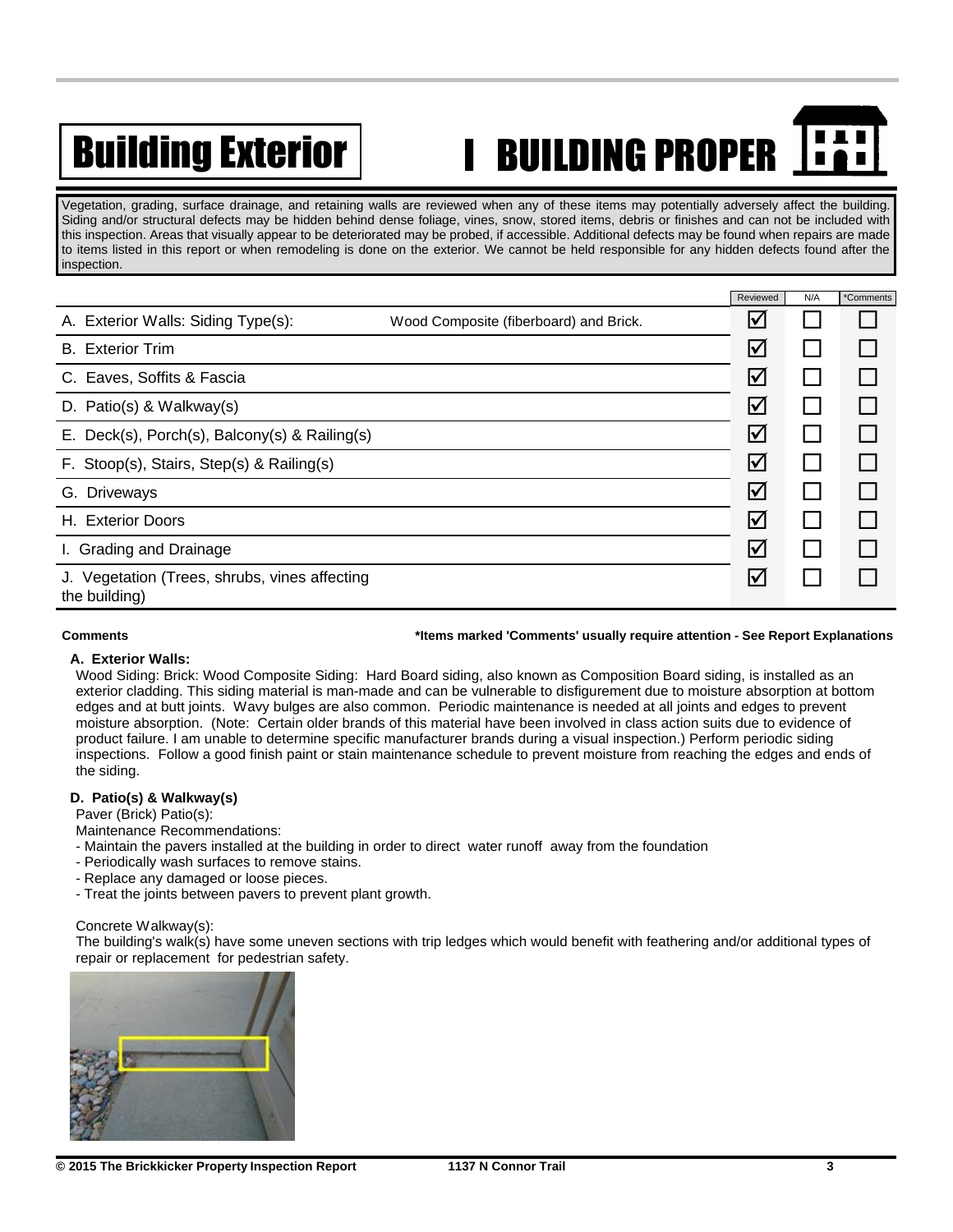### **E. Deck(s), Porch(s), Balcony(s) & Railing(s)**

It is important to keep up with seasonal maintenance practices on wood decks/porches. Failure to keep wood covered causes deterioration.

### **G. Driveways**

Concrete driveway:

Typical cracking was noted. This is usually caused by shrinkage of the concrete as well as compaction of the soil under the driveway over time, and usually occurs only in the first few years after the driveway is installed. Monitoring of the cracking is recommended.



### **J. Vegetation (Trees, shrubs, vines affecting the building)**

Recommend keeping trees, shrubs and/or vines cut back away from roof areas and exterior of building. At least 8 to 12 inches of clear space between the structure and any vegetation is recommended to promote proper air circulation and help prevent damage from moisture and insects.



**K. Other** Fence(s):

*Note: For the purposes of identifying specific areas of the building, assume you are outside facing the house from the street or road. Report references may be made to "left", "right", "front", or "rear".*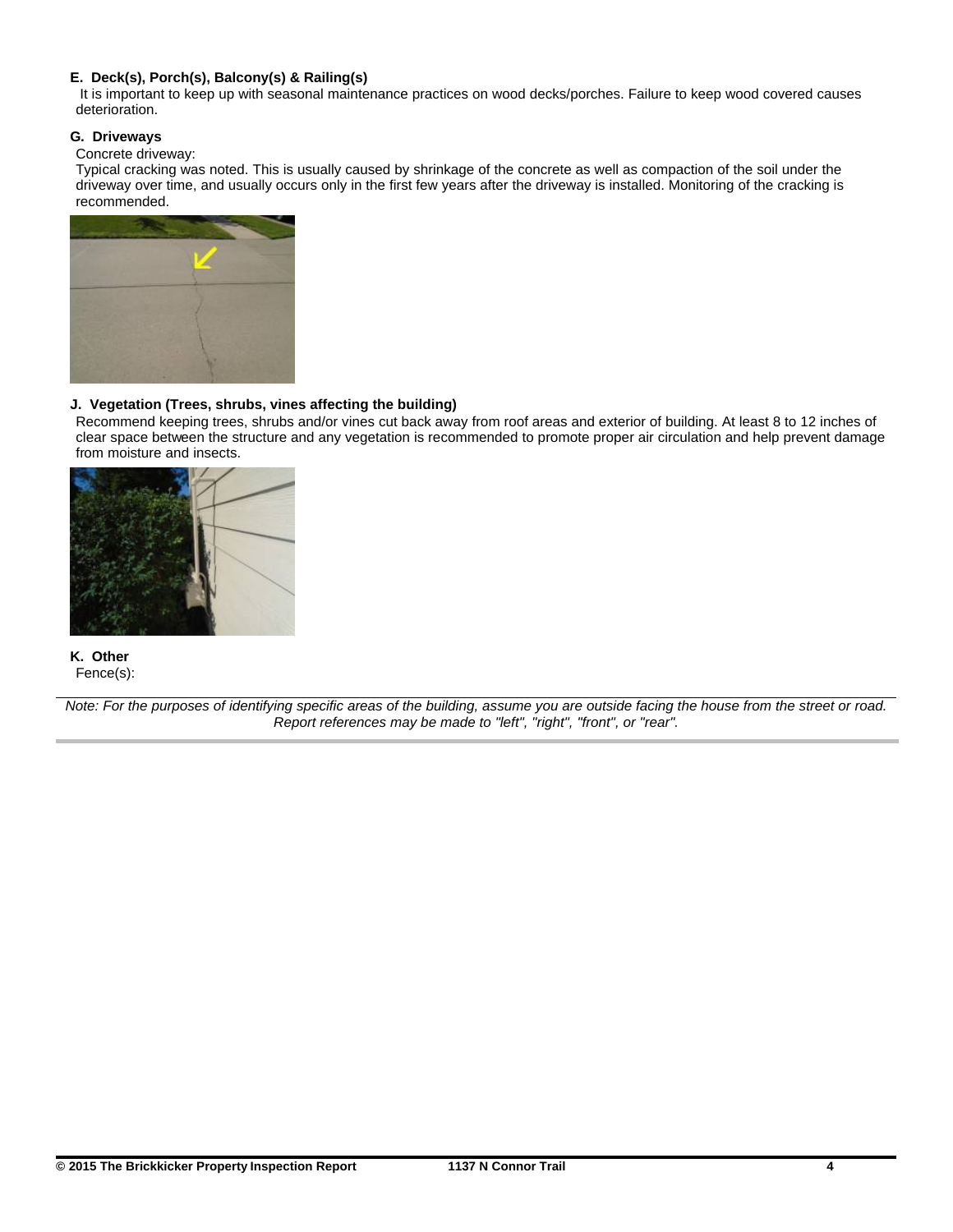## Building Exterior | New York 11 ROOF



This inspection is made on the basis of what is visible and accessible on the day of the inspection and is not a warranty of the roof system or how long it will be watertight in the future. For an accurate cost on what repair or replacement cost will be, a qualified roofing contractor should be contacted. All roof coverings require periodic maintenance and an annual inspection is recommended. Many leaks occur only under conditions of prolonged rain, and these conditions may not be present at the time of the inspection. Buyers are encouraged to ask the current owner about the presence of any roof leaks.

#### **Estimated Age (Range in Years)** 24.

### **Number of Layers Readily Visible:**

1

### **Observation Method:**

Ground Level: The roof was not walked. However, it was partially viewed from the ground. Possible injury to the inspector due to difficult access or damage to the roofing materials precluded walking on the roof. The roof was not walked on and the evaluation is limited. This type of viewing may be in conjunction with other viewing methods.

|                                                        | Reviewed | N/A | *Comments |
|--------------------------------------------------------|----------|-----|-----------|
| A. Surface Material(s) (Type):<br>Asphalt or Shingles. | ∇        |     |           |
| B. Flashings & Plumbing Vents                          | ☑        |     |           |
| C. Gutters and Downspouts                              | ☑        |     |           |
| D. Ventilation (Visible Condition)                     | ☑        |     |           |
| E. Chimney(s) & Cap(s)                                 |          |     |           |
| F. Skylight(s)                                         | Ⅳ        |     |           |

#### **Comments \*Items marked 'Comments' usually require attention - See Report Explanations**

### **F. Skylight(s)**

The vacuum seal has failed in the skylight glass at one or more of the skylights. While the "fogging" of the glass is largely cosmetic, there is an accompanying loss of insulation value and correction of this condition requires replacement of the entire, factory assembled glazing unit.

#### **We recommend referring to the HOME REFERENCE GUIDE provided with this report for maintenance suggestions.**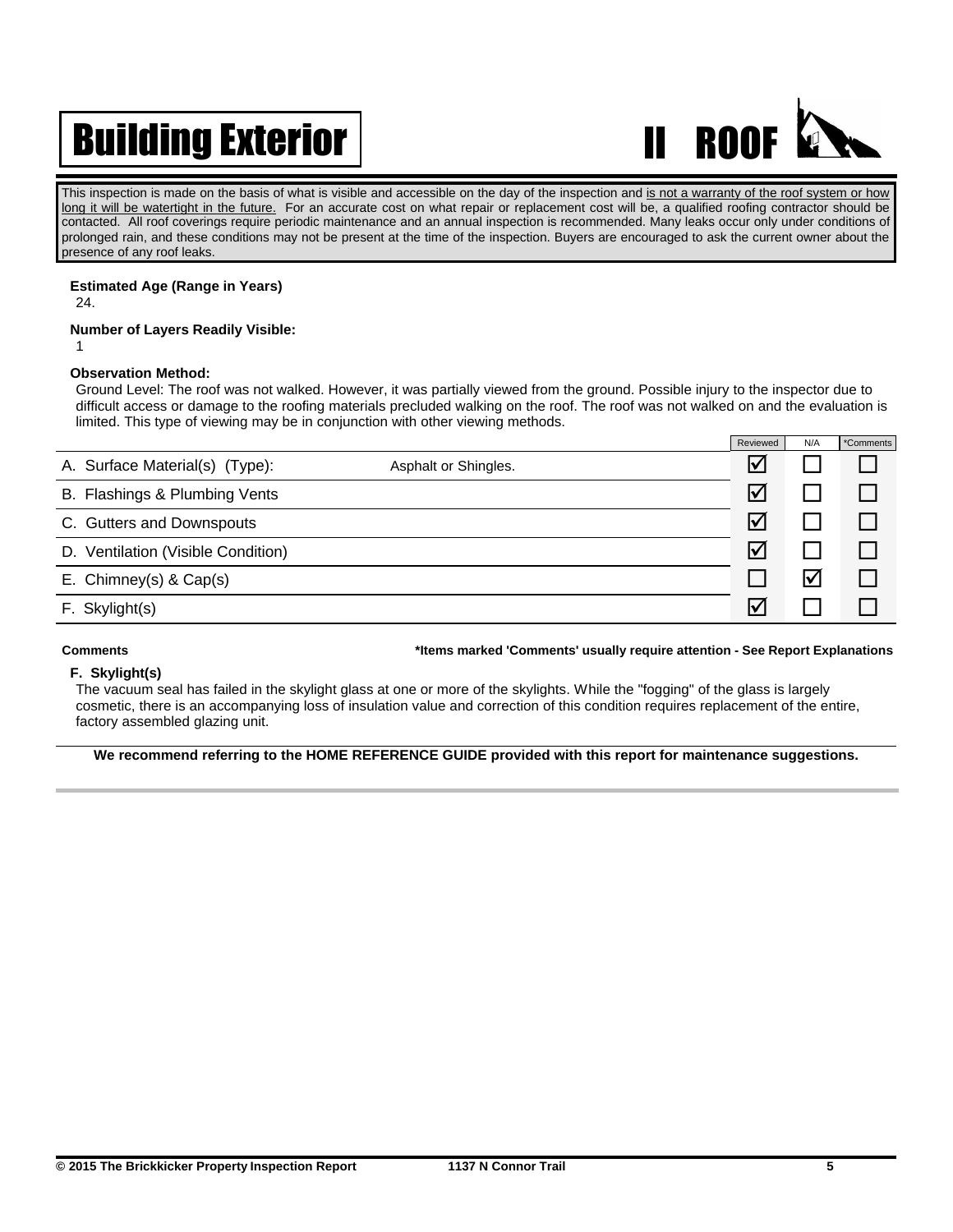## Building Exterior | THE GARAGE



Garage inspections are often limited by the occupants stored items and vehicles. Be sure to review this area after the current occupant has removed stored items and before final possession for any potential issues to be addressed at that time. This is not a technically exhaustive inspection, and minor defects may exist that are not reflected in this report. We cannot detect latent or hidden conditions, and therefore cannot be responsible for items hidden under finishes, within wall cavities, under insulation, etc.

### **Type: Attached.**

|                                      |                                 | Reviewed             | N/A | *Comments |
|--------------------------------------|---------------------------------|----------------------|-----|-----------|
| A. Garage Exterior - Siding Type(s): | Wood Composite and Brick.       | $\blacktriangledown$ |     |           |
| B. Roof Surface Material(s):         | Asphalt or Fiberglass Shingles. |                      |     |           |
| C. Garage Interior                   |                                 | $\blacktriangledown$ |     |           |
| D. Automotive Door(s):               |                                 | $\blacktriangledown$ |     |           |
| E. Automatic Opener(s)               |                                 | $\bm{\nabla}$        |     |           |
| F. Service Door(s)                   |                                 | $\blacktriangledown$ |     |           |
| G. Floor/Foundation                  |                                 | ∇                    |     |           |

**Comments \*Items marked 'Comments' usually require attention - See Report Explanations**

### **B. Roof Surface Material(s)**

Asphalt or Fiberglass Shingles:

### **E. Automatic Opener(s)**

The garage door does not have light beam safety sensors installed. The garage door did stop and reverse when tested. (placed 2x4 under door and as soon as the door touched the board it reversed.)

#### **G. Floor/Foundation**

The garage floor and foundation perimeter were not fully visible for review at the time of the inspection due to stored personal items. Suggest checking with the current owner and/or careful review of these areas after the items have been removed.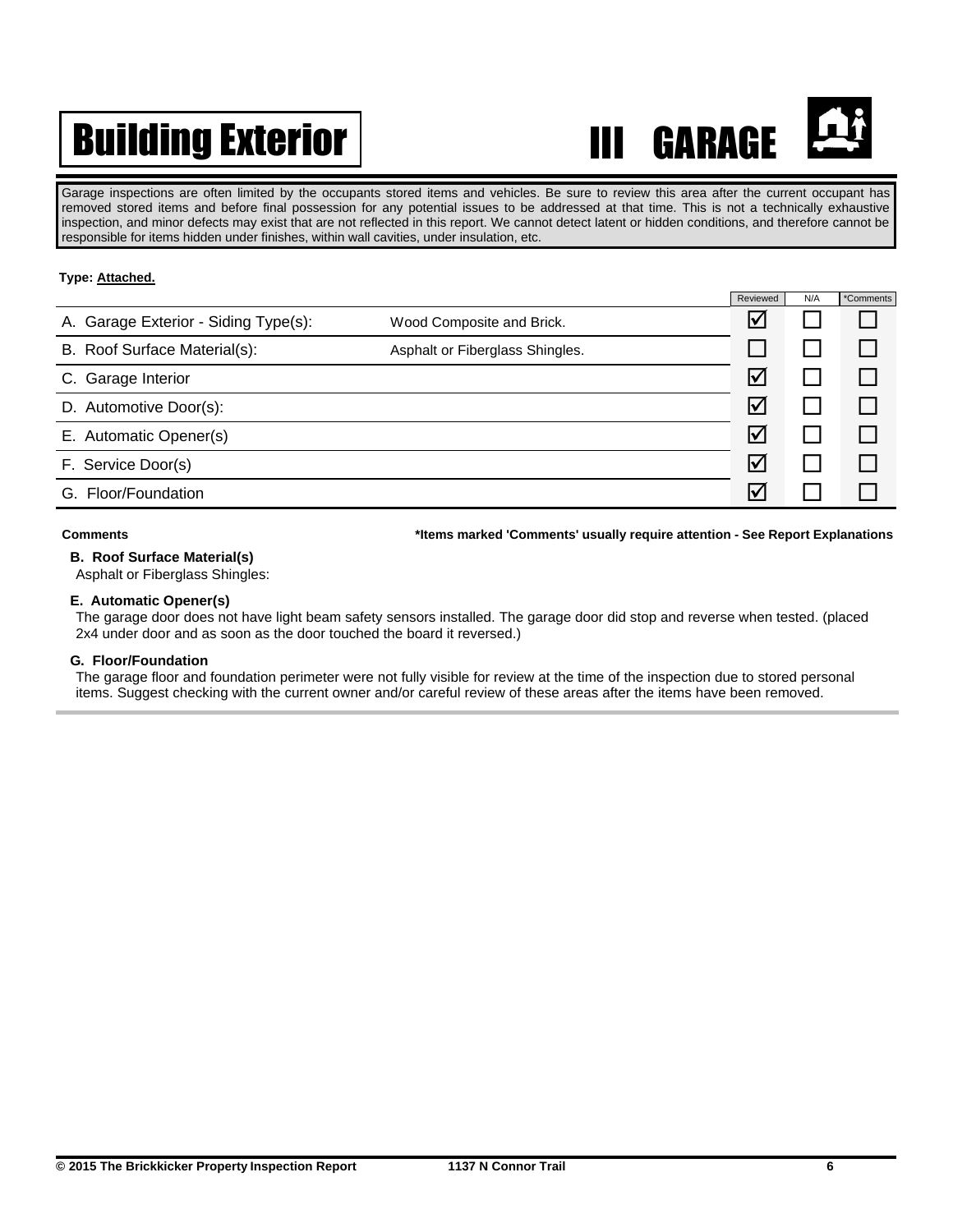## Building Interior | N ROOMS



Furniture and other personal possessions and/or stored items may prevent a complete examination of wall and/or floor surfaces. Normal shrinkage, settlement and seasonal changes in wood framing may cause minor cracking in walls and ceilings. *Most wall and ceiling cracking is typical* and not usually caused by structural movement.

| Room(s): General.                                                                 | Location: Throughout.                                                                                                    |                      |     |           |
|-----------------------------------------------------------------------------------|--------------------------------------------------------------------------------------------------------------------------|----------------------|-----|-----------|
|                                                                                   |                                                                                                                          | Reviewed             | N/A | *Comments |
| Ceilings<br>А.                                                                    |                                                                                                                          | ⊻                    |     |           |
| <b>B.</b> Walls                                                                   |                                                                                                                          | $\blacktriangledown$ |     |           |
| C. Window(s)<br>(Sample Testing Only)                                             |                                                                                                                          | $\blacktriangledown$ |     |           |
| D. Interior Doors<br>(Sample Testing Only)                                        |                                                                                                                          | $\blacktriangledown$ |     |           |
| E. Floors                                                                         |                                                                                                                          | $\blacktriangledown$ |     |           |
| F. Step(s), Stairway(s) & Railing(s)                                              |                                                                                                                          | $\blacktriangledown$ |     |           |
| G. Permanent Heat Source in Each Habitable                                        |                                                                                                                          | $\blacktriangledown$ |     |           |
| Room                                                                              |                                                                                                                          |                      |     |           |
| H. Fireplaces/Solid Fuel Burning Stoves<br>Type: Fireplace,<br>Chimney(s): Metal. | (For personal safety, we recommend that<br>these items be cleaned and checked annually<br>by a qualified chimney sweep.) | $\triangledown$      |     |           |

**Comments \*Items marked 'Comments' usually require attention - See Report Explanations**

**C. Window(s) (Sample Testing Only)** Style or Type of Window: Casement.

## **D. Interior Doors (Sample Testing Only)**

One or more interior doors rubbed on the carpet. Adjustment (or under cutting of the affected doors) is recommended for ease of operation.

### **H. Fireplaces/Solid Fuel Burning Stoves**

Fireplace(s): Gas.



If *Fireplaces or Solid Fuel Burning Stoves* were present, only visible and readily accessible portions of the fireplaces or stoves have

been reviewed.

*Flue defects may exist* that can only be discovered through a Level 2 chimney inspection performed by a qualified chimney sweep. **Manually lit gas fireplaces are not operated as a part of this inspection.**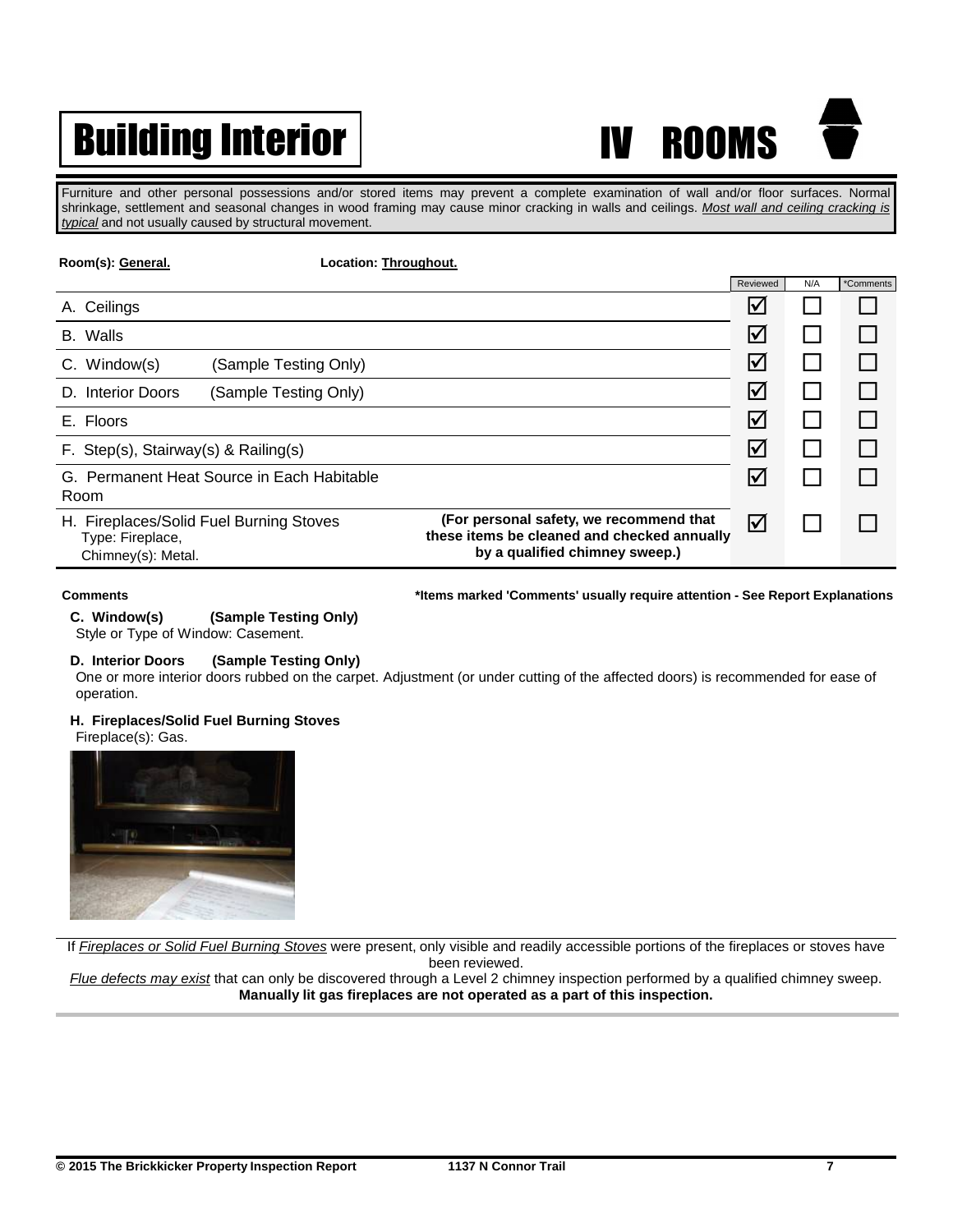## Building Interior | V BATHROOMS



We recommend periodic cleaning (removal of built-up dust and dirt) of bathroom ventilation (exhaust) fans to maintain proper operation. Periodic review of caulking and grouting at all tiled areas and at backsplashes is strongly recommended to prevent moisture damage to the underlying surfaces. Repairs should always be made with the proper materials.Water leaks may not appear during the inspection if the home is vacant due to lack of normal usage, but may appear after repeated usage, and we cannot be held responsible for these.

### **LOCATION: Master.**

|                                           | Reviewed | N/A          | *Comments |
|-------------------------------------------|----------|--------------|-----------|
| <b>BATHTUB</b> (includes Wall/Tile)<br>А. | ☑        |              |           |
| A-1. Tub Drain                            |          | ☑            |           |
| A-2. Tub Faucet                           |          | ☑            |           |
| SHOWER (includes Wall/Tile)<br>В.         | ☑        |              |           |
| B-1. Shower Drain                         | ☑        |              |           |
| B-2. Shower Head                          | ☑        |              |           |
| SINK/VANITY<br>C.                         | ☑        |              |           |
| C- 1. Sink Drain                          | ☑        |              |           |
| C-2. Sink Faucet                          | ☑        |              |           |
| <b>TOILET</b><br>D.                       | ☑        | $\mathbf{I}$ |           |
| <b>VENTING</b><br>Ε.                      | ☑        |              |           |
| <b>FLOOR</b><br>F.                        | ☑        |              |           |
|                                           |          |              |           |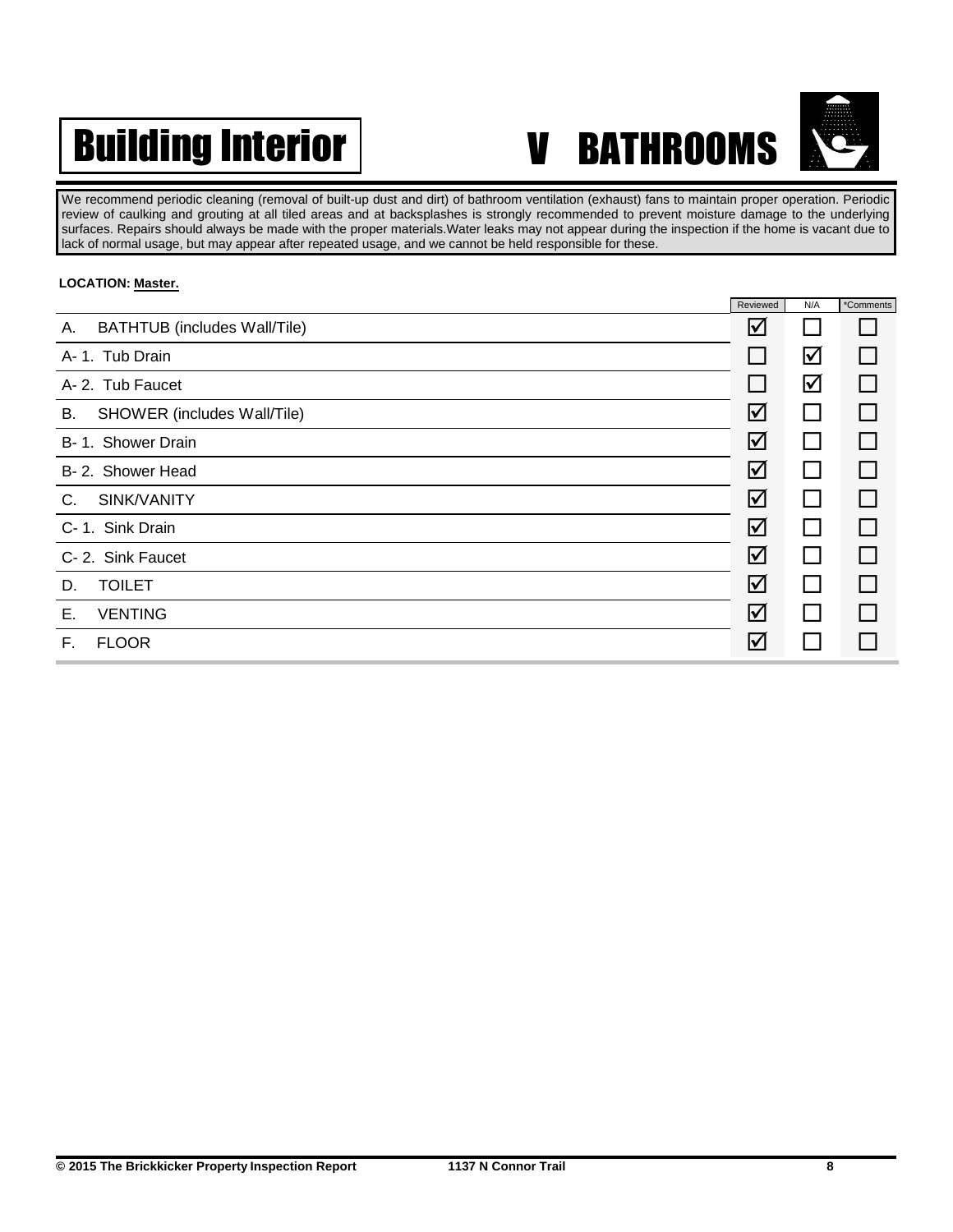

We recommend periodic cleaning (removal of built-up dust and dirt) of bathroom ventilation (exhaust) fans to maintain proper operation. Periodic review of caulking and grouting at all tiled areas and at backsplashes is strongly recommended to prevent moisture damage to the underlying surfaces. Repairs should always be made with the proper materials.Water leaks may not appear during the inspection if the home is vacant due to lack of normal usage, but may appear after repeated usage, and we cannot be held responsible for these.

### **LOCATION: 1st Floor.**

|                                           | Reviewed | N/A          | *Comments |
|-------------------------------------------|----------|--------------|-----------|
| <b>BATHTUB</b> (includes Wall/Tile)<br>А. | ☑        |              |           |
| A-1. Tub Drain                            | ☑        | $\mathbf{L}$ |           |
| A- 2. Tub Faucet                          | ☑        |              |           |
| В.<br>SHOWER (includes Wall/Tile)         | ☑        |              |           |
| B-1. Shower Drain                         | ☑        |              |           |
| B-2. Shower Head                          | ☑        |              |           |
| SINK/VANITY<br>C.                         | ☑        |              |           |
| C-1. Sink Drain                           | ☑        |              |           |
| C-2. Sink Faucet                          | ☑        | $\mathsf{L}$ |           |
| <b>TOILET</b><br>D.                       | ☑        | $\mathbf{I}$ |           |
| <b>VENTING</b><br>Е.                      | ☑        |              |           |
| <b>FLOOR</b><br>F.                        | ☑        |              |           |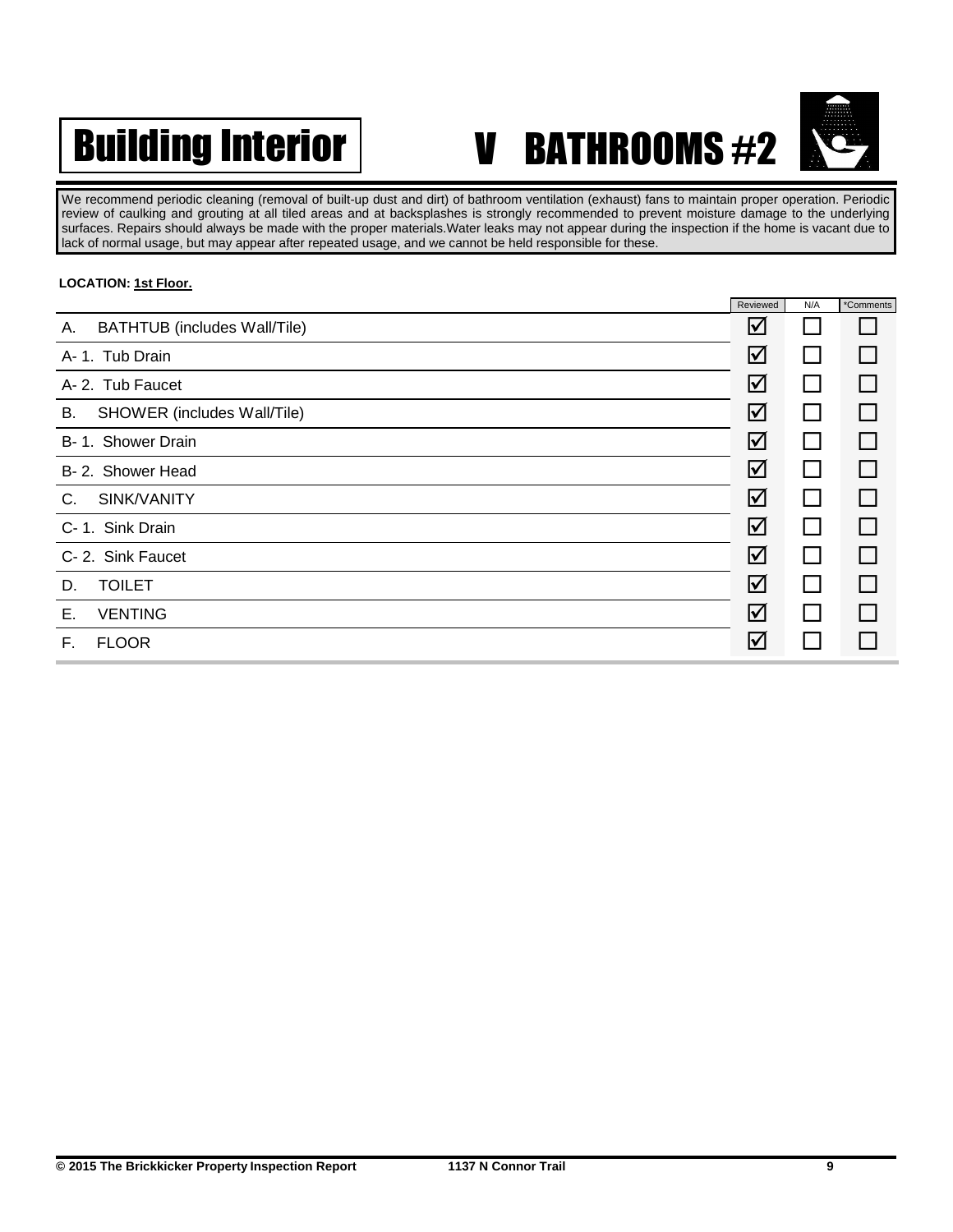

We recommend periodic cleaning (removal of built-up dust and dirt) of bathroom ventilation (exhaust) fans to maintain proper operation. Periodic review of caulking and grouting at all tiled areas and at backsplashes is strongly recommended to prevent moisture damage to the underlying surfaces. Repairs should always be made with the proper materials.Water leaks may not appear during the inspection if the home is vacant due to lack of normal usage, but may appear after repeated usage, and we cannot be held responsible for these.

### **LOCATION: Basement.**

|                                   | Reviewed | N/A | *Comments |
|-----------------------------------|----------|-----|-----------|
| SHOWER (includes Wall/Tile)<br>В. | ☑        |     |           |
| B-1. Shower Drain                 | ☑        |     |           |
| B-2. Shower Head                  | ☑        |     |           |
| SINK/VANITY<br>C.                 | ☑        |     |           |
| C- 1. Sink Drain                  | ☑        |     |           |
| C-2. Sink Faucet                  | ☑        |     |           |
| <b>TOILET</b><br>D.               | ☑        |     |           |
| <b>VENTING</b><br>Е.              | ☑        |     |           |
| <b>FLOOR</b><br>F.                | ☑        |     |           |
|                                   |          |     |           |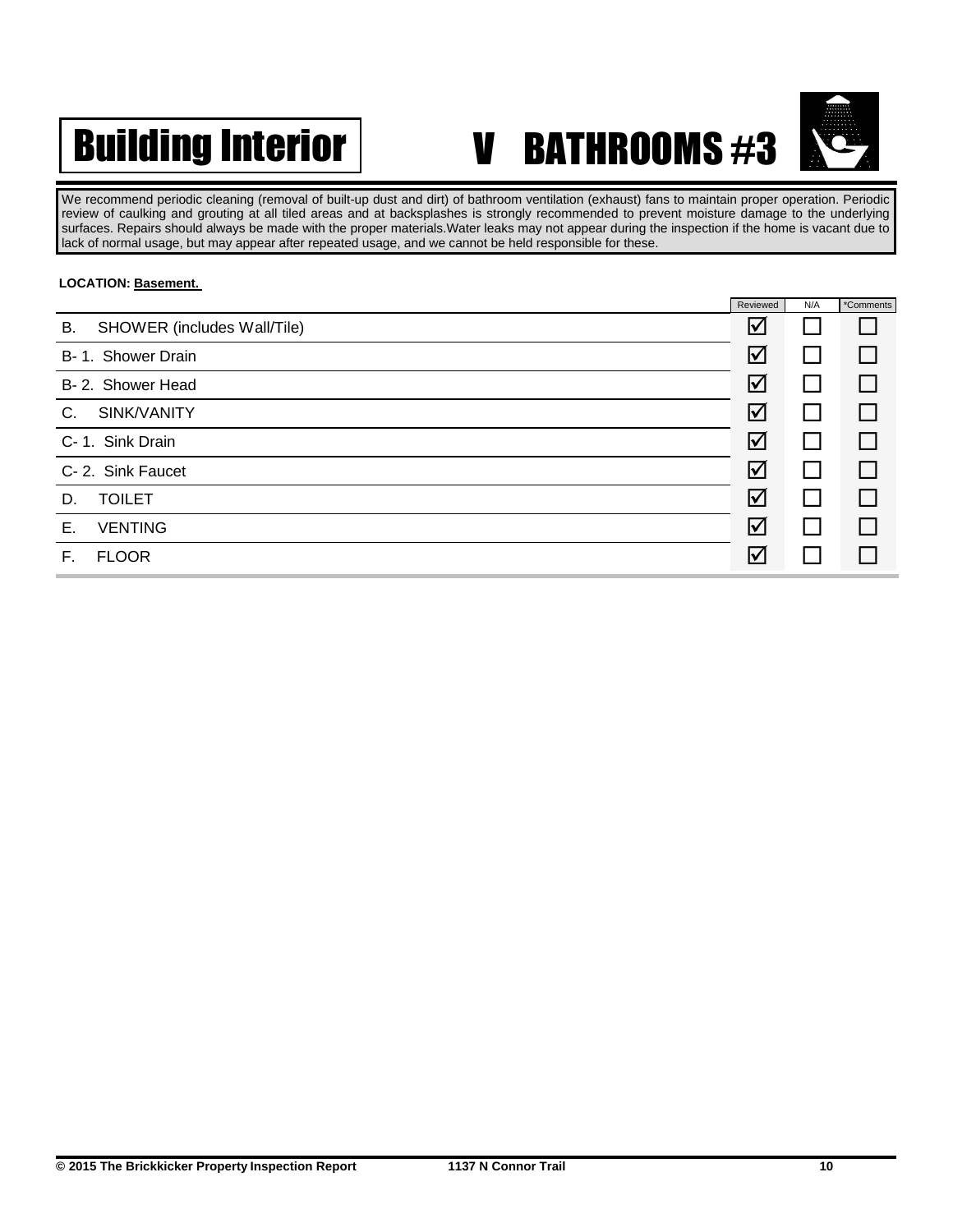## Building Interior | WI KITCHEN



This is a visual inspection. Water stains or damage may be hidden by stored personal items, behind cabinets and appliances, under floor coverings, or within wall cavities and may not be reported on. If the house was vacant at the time of the inspection, leaks may not appear due to lack of normal usage. The function of all appliances remaining with the house should be verified by the client before the closing. The BrickKicker cannot be held responsible for the function of any appliances.

|                    |                                                              | Reviewed             | N/A          | *Comments |
|--------------------|--------------------------------------------------------------|----------------------|--------------|-----------|
| Ventilation:<br>А. | Stove Top: System appears to recirculate to the<br>interior. | ∨                    |              |           |
| B. Sink            |                                                              | $\blacktriangledown$ |              |           |
| C. Sink Drain      |                                                              | ☑                    |              |           |
| D. Faucet          |                                                              | ☑                    | $\mathbf{I}$ |           |
| Countertops<br>Е.  |                                                              | ☑                    |              |           |
| F. Cabinets        |                                                              | $\boxtimes$          |              |           |
| G. Floor           |                                                              | ☑                    |              |           |
| H. Appliance #1:   | Refrigerator.                                                | $\boxtimes$          |              |           |
| H. Appliance #2:   | Dishwasher.                                                  | $\blacktriangledown$ |              |           |
| H. Appliance #3:   | Microwave.                                                   | ☑                    |              |           |
| H. Appliance #4:   | Range, Cooktop.                                              | ☑                    |              |           |
| H. Appliance #5:   | Clothes Washer.                                              | ☑                    |              |           |
| H. Appliance #6:   | Clothes Dryer.                                               | Ⅳ                    |              |           |

**NOTE:** We provide a cursory review of selected appliances for "on-off" function only and strictly as a courtesy to our clients. Temperatures, thermostats, features, functions and cycles ARE NOT verified. We strongly recommend that the client(s) verify the proper operation of all appliances during the final walk-through before the closing.

#### **Comments \*Items marked 'Comments' usually require attention - See Report Explanations**

#### **H. Appliance #1**

Appliances operated normally at the time of the inspection.

#### **H. Appliance #2**

Appliances operated normally at the time of the inspection.

#### **H. Appliance #3**

Appliances operated normally at the time of the inspection.

#### **H. Appliance #4**

Appliances operated normally at the time of the inspection.

#### **H. Appliance #5**

Appliances operated normally at the time of the inspection.

#### **H. Appliance #6**

Appliances operated normally at the time of the inspection.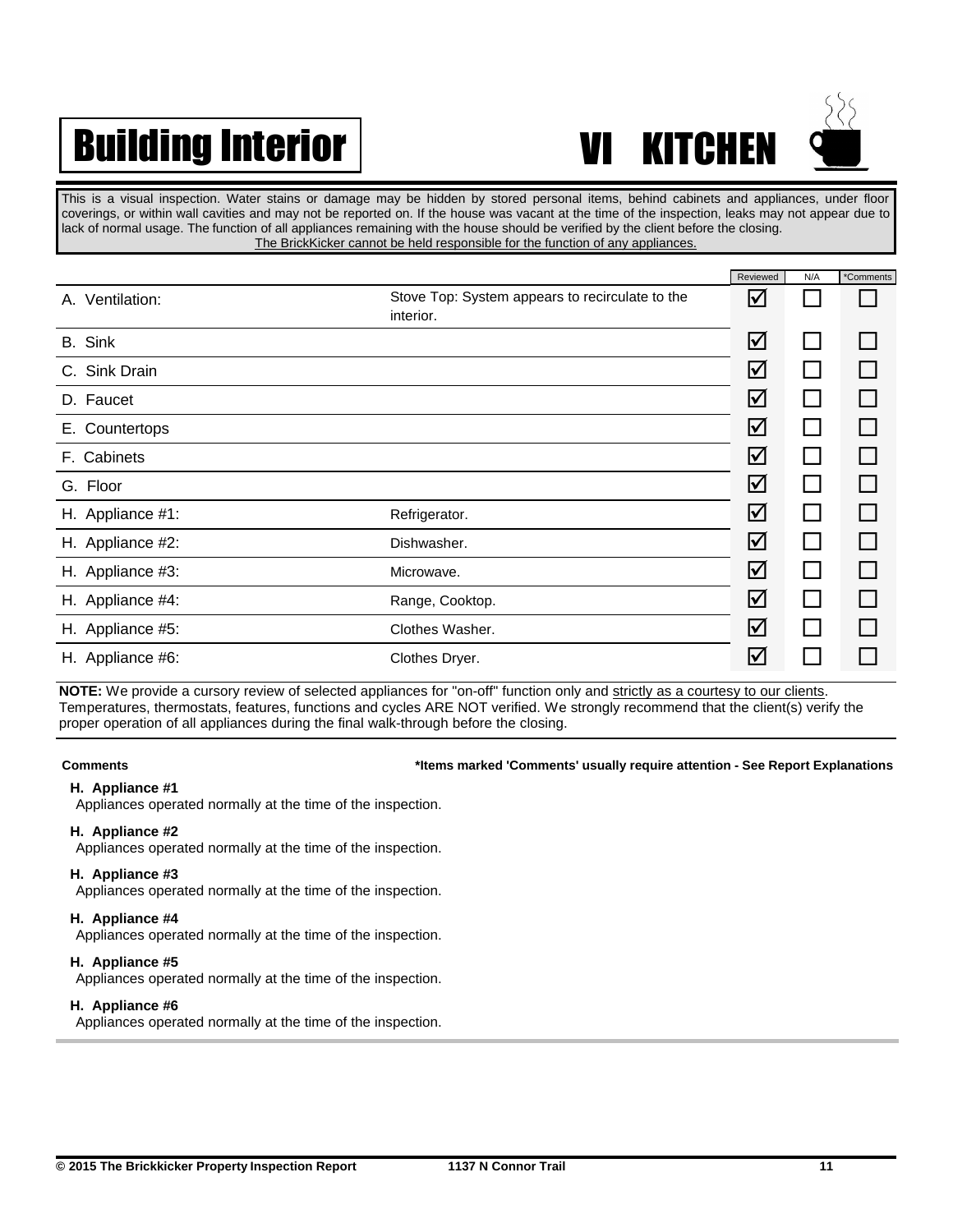## **Mechanical Systems VII PLUMBING**



Supply and drainage piping is observed in exposed areas only. The condition of piping within walls cannot be determined as a part of this inspection. Wells and septic systems are specifically excluded from this inspection - separate, specialized testing and inspection of these systems is recommended (and may be required by law). All plumbing work should be performed by licensed plumbers.

### **Water Main Shut Off Location: Utility Room.**

|                                            |                                               | Reviewed             | N/A | *Comments |
|--------------------------------------------|-----------------------------------------------|----------------------|-----|-----------|
| Water Pressure/Flow:<br>А.                 |                                               | Ⅳ                    |     |           |
| Water Piping Material(s)<br>В.             | Copper.                                       | $\blacktriangledown$ |     |           |
| C. Drain & Vent Piping Material(s):        | PVC (Plastic) and ABS (Plastic)               | M                    |     |           |
| D. Water Heater #1                         | Size: 50 gal. Type: Gas, Est. Age: 5-7 Years. | l✔                   |     |           |
| E. Fuel Supply Piping and Storage:         | Type: Natural Gas.                            | M                    |     |           |
| F. Flood Control (storm and sewage pumps): | Sump (storm water)                            | l✔                   |     |           |

#### **Comments \*Items marked 'Comments' usually require attention - See Report Explanations**

### **A. Water Pressure/Flow:**

The water pressure appeared to be marginally acceptable with 3 or more plumbing fixtures operating at the same time. This may be due to older, corroded piping and/or other reasons. Further evaluation by a licensed plumber is recommended to determine and correct the cause of the marginal pressure.

### **F. Flood Control (storm and sewage pumps)**

Sump (storm water): Due to the design of the sump (storm water) pump, it was not tested as a part of this inspection.

**The condition of underground drainage and waste piping cannot be determined by this inspection. We strongly recommend that THE CLIENT MAKE AN INQUIRY WITH THE CURRENT OWNER AS TOTHE CONDITION OF UNDERGROUND DRAINAGE AND WASTE PIPING AND IF THERE IS ANY HISTORY OF SEWAGE BACK-UPS INTO THE HOUSE.**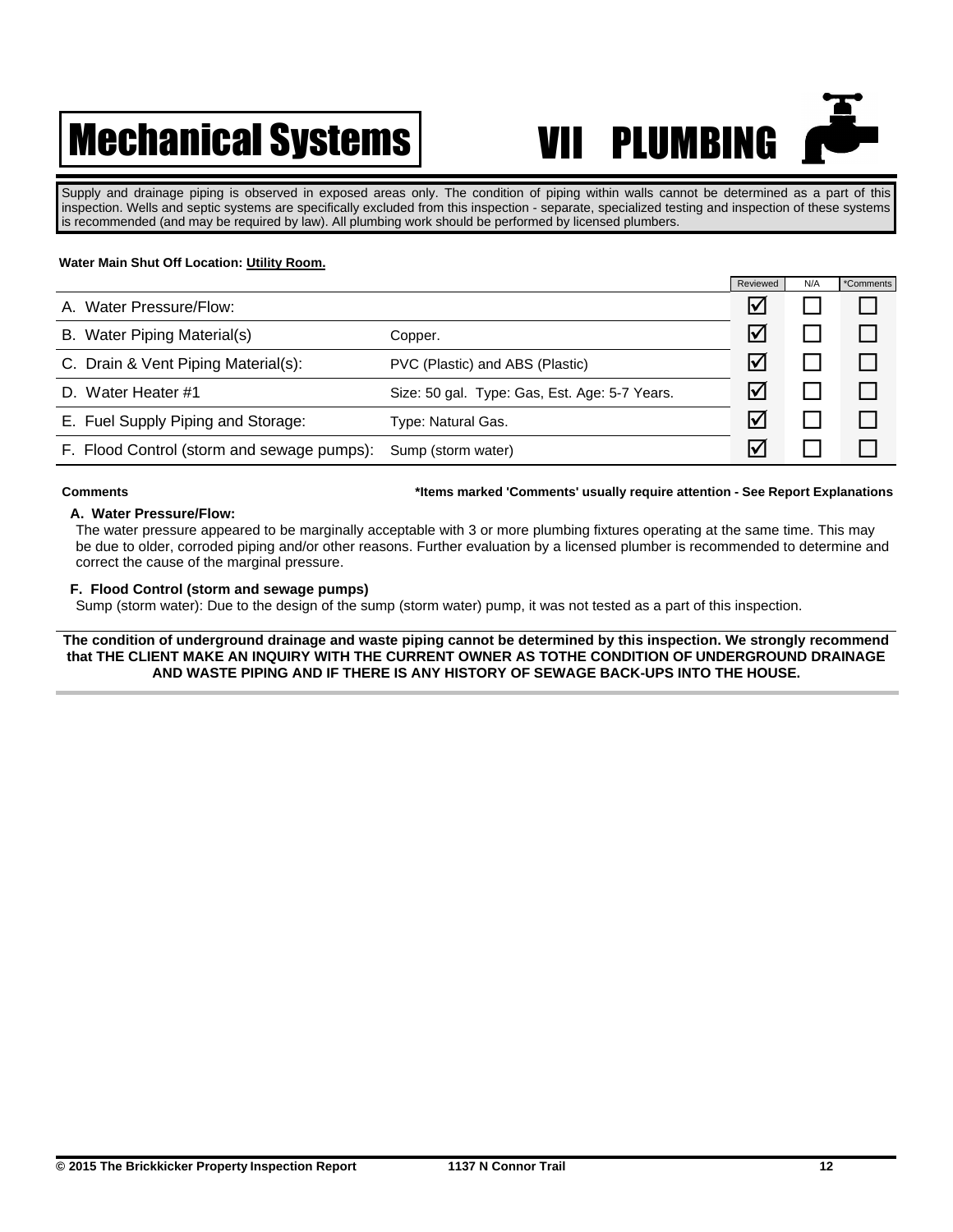## **Mechanical Systems VIII ELECTRICAL**

Only qualified electricians should perform all electrical repairs or modifications. The condition of wiring is typically only observed in the electrical panel(s) - junction box, outlet and switch covers are not removed. Lights that do not appear to function are often the result of burned out bulbs. AFCI (arc fault circuit interrupter) devices and only tested in vacant houses. Smoke detectors are visually checked but not tested in accordance with industry standards. Low voltage systems (door bells, telephones, etc.) are not included in this inspection. SMOKE AND CARBON MONOXIDE DETECTORS SHOULD BE PERIODICALLY CHECKED FOR FUNCTION.

|                                      |                                                                                  | Reviewed             | N/A | *Comments |
|--------------------------------------|----------------------------------------------------------------------------------|----------------------|-----|-----------|
| A. Main Service:                     | Underground.                                                                     | $\blacktriangledown$ |     |           |
| B. Service Entrance Cables Material: | Wiring Types: Copper.                                                            | ☑                    |     |           |
| C. Main Service Panel                | Location: Garage.                                                                | $\bm{\vee}$          |     |           |
| E. Branch Circuit Wiring:            | Conductor Material(s): Copper. Wiring Type(s):<br>Non-Metallic Sheathing (Romex) | $\triangledown$      |     |           |
| F. Receptacles (Outlets)             |                                                                                  | ☑                    |     |           |
| G. Light Fixtures                    |                                                                                  | ☑                    |     |           |
| H. Ground Fault Circuit Interrupters |                                                                                  | $\blacktriangledown$ |     |           |
| I. Smoke Detectors                   | Present: periodic testing strongly recommended.                                  | ⋈                    |     |           |

### **Comments \*Items marked 'Comments' usually require attention - See Report Explanations**

#### **C. Main Service Panel**



#### **H. Ground Fault Circuit Interrupters**

The Ground Fault Circuit Interrupter (GFCI) devices which were present were tested and operated correctly at the time of the inspection. Recommend all GFCI devices be periodically tested for proper operation.

#### **I. Smoke Detectors**

Test Smoke & Carbon Monoxide Detectors regularly or at least once a month to verify operation for personal safety.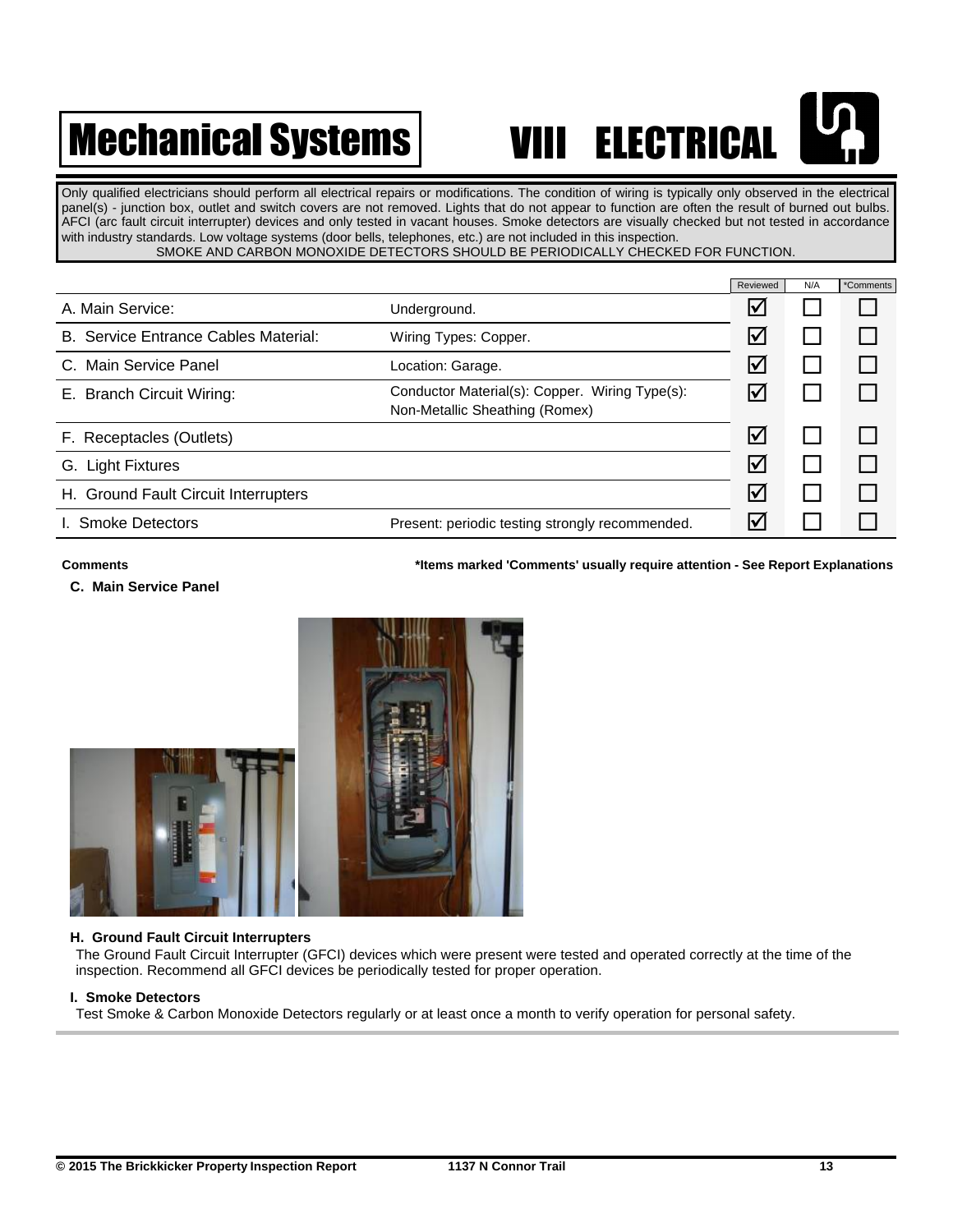## Mechanical Systems **IX HVAC**



All heating units should be professionally serviced prior to the start of each heating season to maintain efficiency and for personal safety. Air conditioning units should be professionally serviced prior to the start of each cooling season for best performance and exterior compressor units should be left uncovered in the winter months to avoid excess moisture build-up and premature corrosion. Any space heaters present in the building *should always be operated in full accordance with the manufacturer's recommended procedures and safety precautions to prevent oxygen depletion and possible build-up of carbon monoxide.*

| A. HEATING EQUIPMENT Includes Flue Piping, Blowers, Pumps, Safety Valves, Combustion Air, etc. |      |                  |                     |          |          |     |           |
|------------------------------------------------------------------------------------------------|------|------------------|---------------------|----------|----------|-----|-----------|
| Unit<br><b>Brand</b>                                                                           | Type | <b>BTU Input</b> | Fuel                | Est. Age | Reviewed | N/A | *Comments |
| Arcoaire.                                                                                      |      | 180.000.         | Natural Gas. 20-25. |          | l٧       |     |           |

**All heating and cooling equipment should be serviced annually by a qualified contractor.** 

**A unit marked "Reviewed" means that the unit operated normally at the time of the inspection. Proper operation of all units should be verified prior to closing. A conclusive evaluation of a** *furnace heat exchanger* **or a boiler combustion chamber requires dismantling of the unit, including burner removal, and is, therefore, beyond the scope of this inspection.** *We do not report on, nor can we be held responsible for, these items.*

| <b>B. COOLING EQUIPMENT</b> Unit(s) not tested unless the outside temperature is at least 60 degrees for the $\vert$<br>last 24 hours. |       |      |                 |             |          |          |     |           |
|----------------------------------------------------------------------------------------------------------------------------------------|-------|------|-----------------|-------------|----------|----------|-----|-----------|
| <b>Unit</b>                                                                                                                            | Brand | Type | <b>Capacity</b> | <b>Fuel</b> | Est. Age | Reviewed | N/A | *Comments |
| Comfortmaker.                                                                                                                          |       |      |                 | Gas.        | $20-25.$ | ∇        |     |           |

**A unit marked "Reviewed" means that the nit operated normally at the time of the inspection. Proper operation of all units should be re-verified by the client prior to closing.**

|                                                      | Reviewed | N/A | Comments |
|------------------------------------------------------|----------|-----|----------|
| (visible condition)<br>r<br>only)<br><b>Ductwork</b> | ю.       |     |          |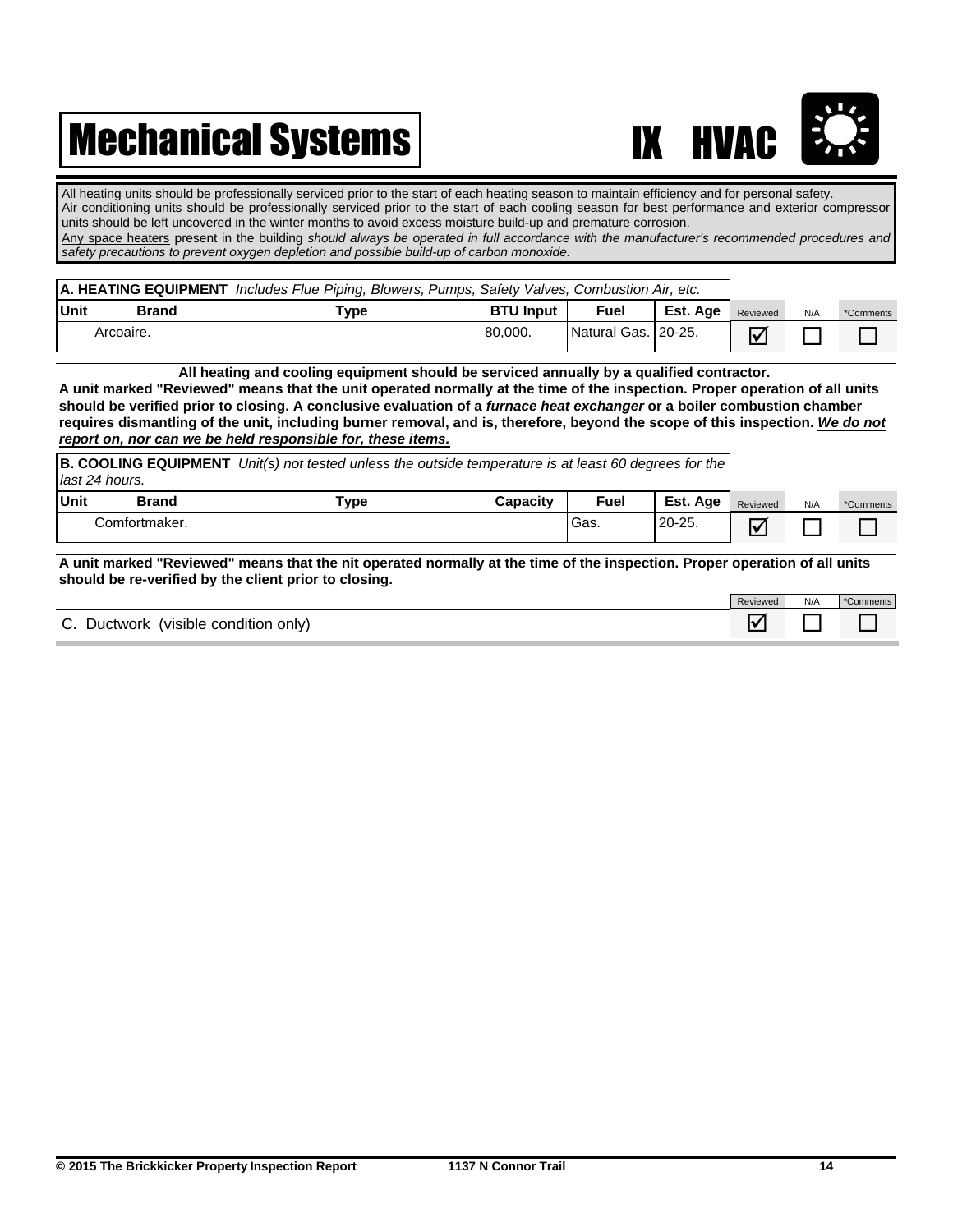## Structural Elements | X FOUNDATION

Only the readily visible portions of the foundation and structure were observed. Foundation surfaces that are hidden behind finishes cannot be observed by the inspector. Defects may be present at hidden foundation areas that could allow water infiltration or may have been caused by structural movement. Some foundation cracking is typical of settlement and/or shrinkage and does not usually indicate a structural deficiency.

#### **Type: Basement: finished.**

### **Foundation Moisture Indications: None located.**

|                                                                                                                                                                                                                    |                                                                                      | Reviewed             | N/A | *Comments    |
|--------------------------------------------------------------------------------------------------------------------------------------------------------------------------------------------------------------------|--------------------------------------------------------------------------------------|----------------------|-----|--------------|
| A. Floor(s):                                                                                                                                                                                                       | Not Visible: Hidden by finishes.                                                     | $\boldsymbol{\vee}$  |     |              |
| B. Columns: (Inspected only where visible)                                                                                                                                                                         | Not Visible: Hidden by finishes.                                                     | $\blacktriangledown$ |     |              |
| C. Beams: (Inspected only where visible)                                                                                                                                                                           |                                                                                      | $\blacktriangledown$ |     | $\mathsf{I}$ |
| D. Floor Joists: (Inspected only where visible)                                                                                                                                                                    | Solid Wood.                                                                          | ☑                    |     |              |
| E. Sub-Flooring: (Inspected only where<br>visible)                                                                                                                                                                 | Not Visible: Hidden by finishes.                                                     | l۷                   |     |              |
| F. Foundation Material:                                                                                                                                                                                            | Concrete. Visibility: Access and visibility of the<br>foundation walls were typical. | $\blacktriangledown$ |     |              |
| Most foundation walls will have some amount of typical cracking. Cracking that is beyond "typical" will<br>usually be discussed in the comments below. Every crack or opening in the foundation wall (or floor) is |                                                                                      |                      |     |              |
| a potential source for moisture entry.                                                                                                                                                                             |                                                                                      |                      |     |              |
| G. Foundation Ventilation:                                                                                                                                                                                         |                                                                                      | $\blacktriangledown$ |     |              |
| H. Floor Drains:                                                                                                                                                                                                   |                                                                                      | ∨                    |     |              |

**For full knowledge of water penetration or seepage we strongly recommend you check with the current owner. Every Basement/Crawl Space has potential for water entry. There is no assurance/guarantee it will not occur.**

#### **Comments \*Items marked 'Comments' usually require attention - See Report Explanations**

#### **F. Foundation Walls**

Typical settlement cracks were observed at one or more areas. They commonly occur in the first few years after the building is completed and do not usually indicate a structural deficiency. Monitoring of the cracking is suggested. If the cracking appears to increase in size or area, then additional review is recommended.



*Proper water control reduces or eliminates water infiltration and provides for its removal.*